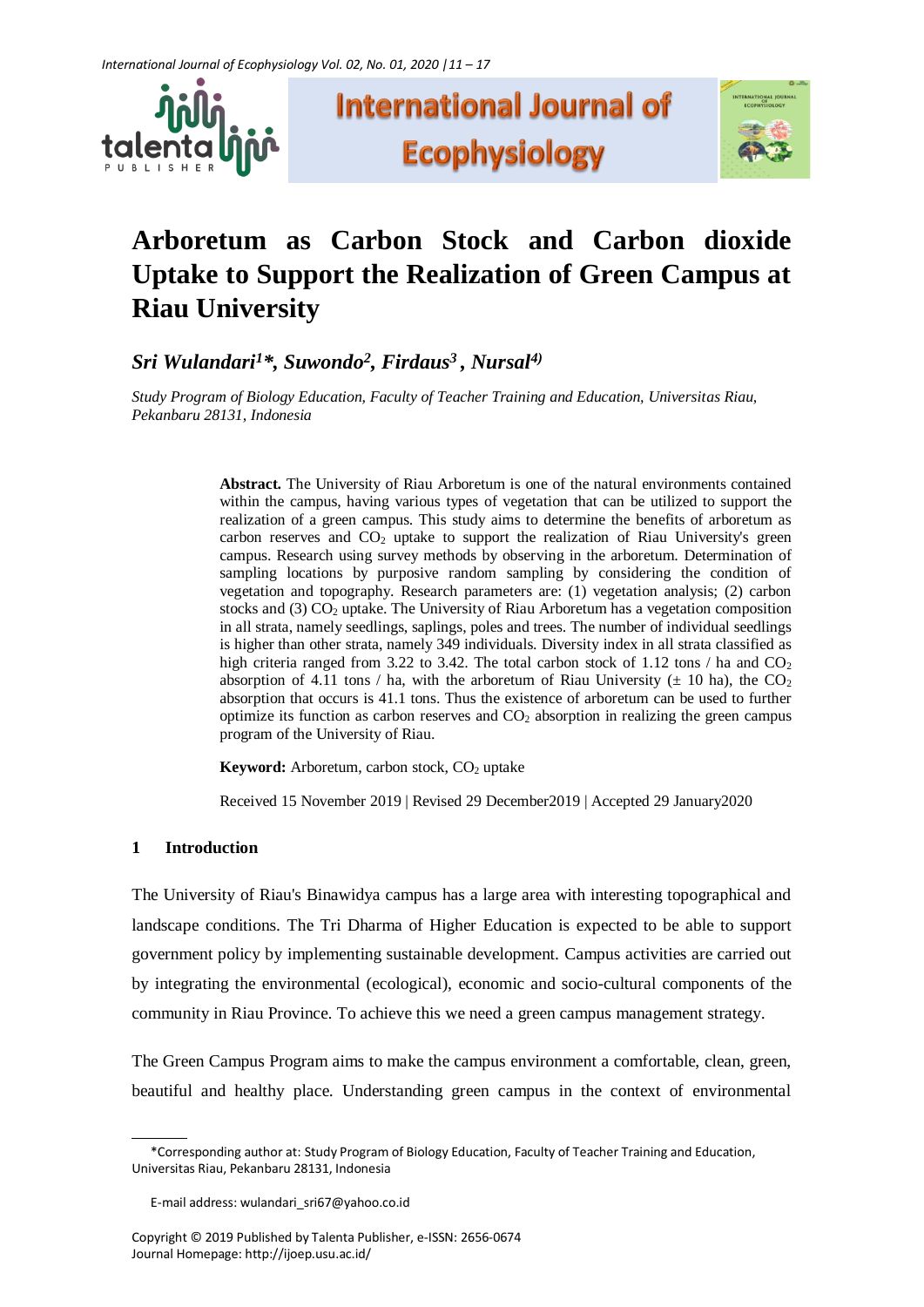preservation is not just a campus environment filled with green plants, but a deeper meaning that is the extent to which campus residents can utilize existing resources within the campus environment effectively and efficiently.

Environmental problems are joint problems that require synergy of all elements of society, including the academic community. The academic community has great potential in building integrated, comprehensive and sustainable environmental management, because it is necessary to develop a concept that can unite all elements in an environmental management system.

One of the resources available at the University of Riau is the arboretum. The term arboretum describes a Green Open Space (RTH) which is planted with various types of vegetation which have the main function as an integrated educational facility with various other important roles. The existence of the arboretum is very important in realizing the green campus program.

The University of Riau Arboretum has an area of  $\pm$  10 ha that has experienced succession and is used as a place to facilitate the learning process, practicum and research. Based on observations is one type of lowland forest that is quite good and has a variety of flora, but so far no research has been conducted to obtain information on the carbon stock content stored in living plants in the area. The presence of arboretum with the vegetation in it is expected to increase oxygen production and filter out polluted particles in the air thereby increasing environmental quality. The structure of forest vegetation in tree strata has the ability to absorb pollutant gases such as CO2. Forests have different tree species compositions and with different carbon absorption abilities. According to Hairiah and Rahayu [1], the potential for carbon sequestration by ecosystems depends on the type and condition of the ecosystem, namely the composition of the type and structure of the vegetation. Composition and structure shows the types of plants found in a vegetation and the level of stratification in a vegetation which is also related to the level of diversity, density, frequency, dominance and importance.

Carbon reserves are carbon content stored in living plants (biomass), dead plants (necromass), and carbon stocks in the soil. Information on carbon stocks in living plants is needed as a consideration in efforts to preserve vegetation in the arboretum area of Riau University.

Plants need sunlight, carbon dioxide which is absorbed from the air and water and nutrients that are absorbed from the soil for survival. Through the process of photosynthesis,  $CO<sub>2</sub>$  in the air is absorbed by plants and converted into carbohydrates, then spread throughout the body of the plant and finally piled up in the body of plants in the form of leaves, stems, twigs, flowers and fruit. The process of accumulation of C in the body of living plants is called the sequestration process (C-sequestration). Thus, measuring the amount of C stored in the body of living plants (biomass) in a field can describe the amount of  $CO<sub>2</sub>$  in the atmosphere absorbed by plants [1].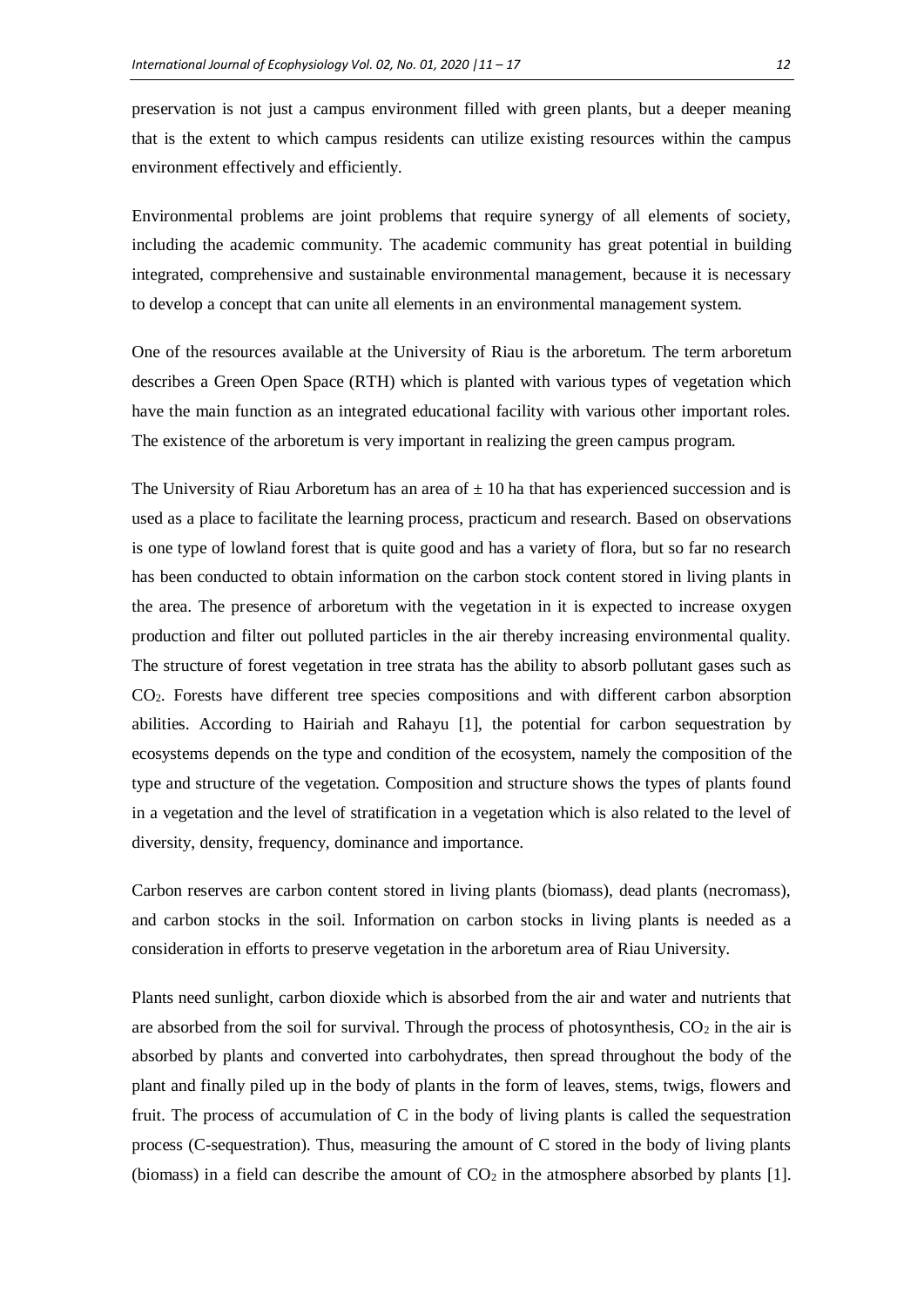Absorption of  $CO<sub>2</sub>$  in large quantities can reduce  $CO<sub>2</sub>$  emissions causing air pollution in the atmosphere.

In addition to acting as a carbon storage store, arboretum is one of the Green Open Space (RTH) that produces oxygen and can indirectly reduce air pollution at the University of Riau. According to Simpson and McPherson [2], the absorption of carbon dioxide by green open space with 10,000 trees aged 16-20 years can reduce carbon dioxide by 800 tons / year. Planting trees results in the absorption of carbon dioxide from the air which is then stored as carbon reserves in the form of biomass until the carbon is released again because the vegetation is rotten or burned. IPPC [3] states that this is due to the green space that is managed and planted will cause carbon sequestration from the atmosphere, then a small portion of the biomass is harvested and / or logged in a ripe or decayed condition. Therefore, the presence of arboretum is important for the University of Riau to maintain the beauty of the environment and create conditions conducive to the learning process on campus. Based on these problems, it is necessary to conduct research on "Arboretum as Carbon Reserves and  $CO<sub>2</sub>$  Uptake in Creating Green Campus of Riau University".

### **2 Materials and Methods**

This research was conducted at the University of Riau Arboretum with a purposive random sampling method by considering the condition of vegetation, environment, and topography. The tools and materials used in this study were digital camera, stationery, rope, fabric meter, wood (1.3 meter), tally counter and clinometer. The parameters used include analysis of tree vegetation, estimation of tree biomass, and carbon stocks.

This research is a descriptive research with survey method, field data collection using the plot method. Data were analyzed quantitatively according to Mueller-Dombois and Ellenberg [4] to determine vegetation composition and diversity index. Furthermore, the data are analyzed to determine the estimation of carbon stocks by first calculating tree biomass using the allometric equation [5], [6] as follows:

 $Y = 0.0509$  x  $\rho$  x DBH2 x T  $Y =$  total biomass (kg)  $p =$  wood specific gravity (g / cm3 = 0.68 gr / cm3)  $DBH =$  diameter at breast height  $(m)$  $T =$  plant height (m)

If all stand biomass data obtained on a land is added up then total biomass per land (kg / land area) will be obtained, which can then be calculated biomass per hectare using the formula as in the following equation: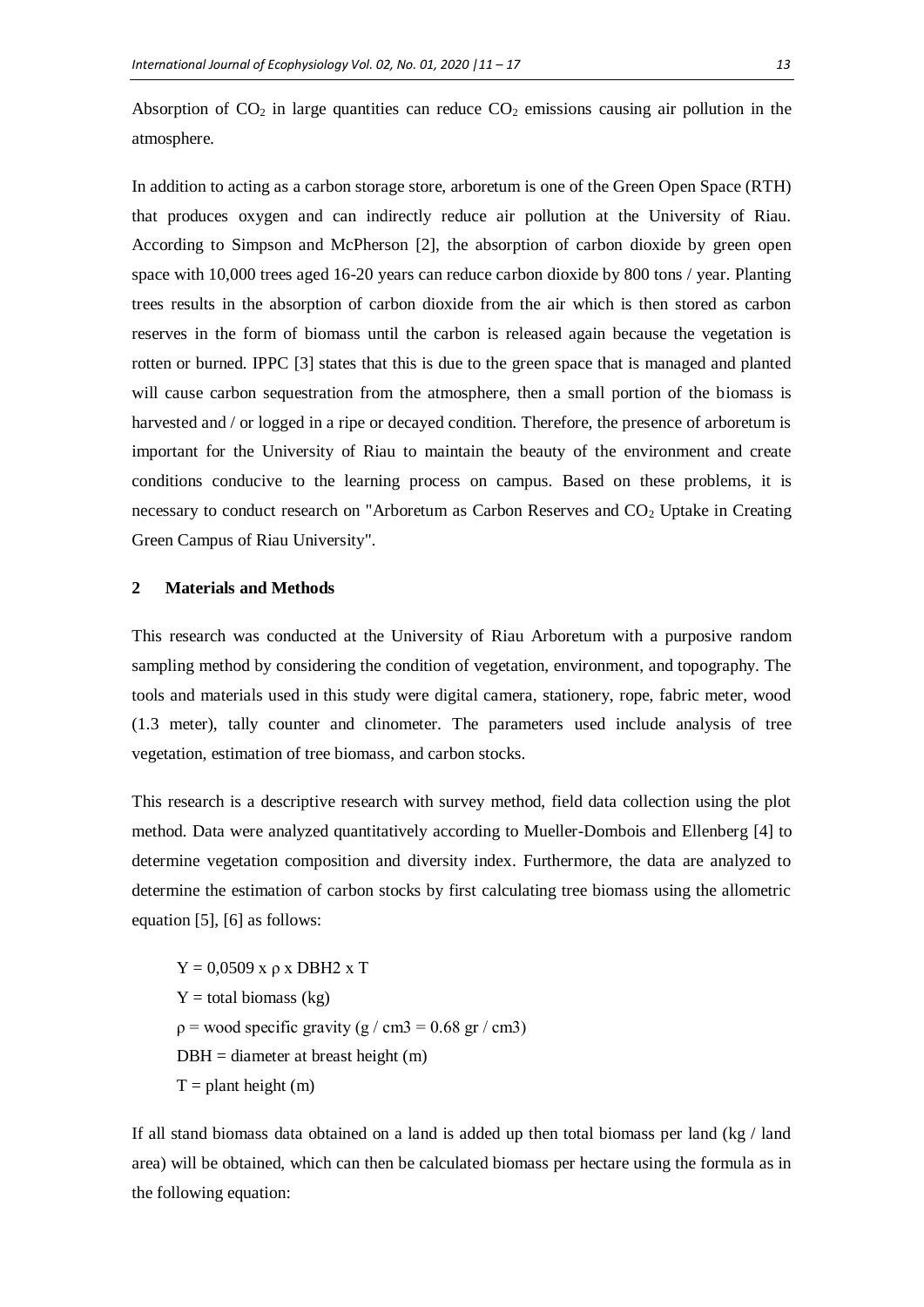$W = \frac{\sum_{i=1}^{n} Wpi}{\sum_{i=1}^{n} Wpi}$  $\frac{1}{A}$  **x** 10.000  $W =$  total tree biomass (ton / ha)  $n =$  number of trees  $Wpi =$  tree biomass (tons)

 $A = area (m2)$ 

Carbon stock (C-stock) is calculated using the approach of biomass, carbon dioxide absorbed by plants through the process of photosynthesis stored in the form of biomass. The carbon stock stored in the form of biomass can be determined by multiplying the biomass by the carbon fraction of the biomass, which is generally 0.50 [3], [7].

 $C = W \times 0.5$  $C =$  Saved carbon stock (tons / ha)

 $W = \text{Biomass (ton } / \text{ ha})$ 

 $0.5$  = Proportion of carbon

Calculation of  $CO<sub>2</sub>$  uptake can be done using the results of carbon stock calculations (C-stock). The formula for calculating  $CO_2$  absorption according to IPCC [8] is as follows.

 $EC = 3.67$  x C

EC:  $CO<sub>2</sub>$  uptake (tons of  $CO<sub>2</sub>$  / ha)

3.67: Relative molecular value (MR) of  $CO<sub>2</sub>$  to carbon:  $44/12$  (tons  $CO<sub>2</sub>$ /ton C)

C: Stored carbon reserves (tons C / ha)

## **3 Result and Discussion**

Based on research that has been carried out in the arboretum area of Riau University campus, it is found the composition of families, types and number of individuals in each stratum, which can be seen in Table 1 below.

| <b>Table 1.</b> Composition of vegetation in Riau University arboretum |        |                |          |  |  |
|------------------------------------------------------------------------|--------|----------------|----------|--|--|
| Growth level                                                           | Family | <b>Species</b> | Individu |  |  |
| Seedling                                                               |        | 30             | 349      |  |  |
| <b>Stake</b>                                                           |        | 32             | 312      |  |  |
| Pole                                                                   |        | 33             | 229      |  |  |
| Tree                                                                   |        | 35             | 146      |  |  |

In Table 1 above, it can be seen that the number of individuals in the seedling strata is higher than in other strata. This is because seedlings are the first stage during the succession process in an area. Generally seedlings are found in open areas on the canopy cover due to fallen or dead trees and there are many at the edge of the open arboretum area. Types of seedlings that dominate are pioneer plants such as mahang (*Macaranga* sp.), elephant footprint (*Ipomea* sp.), pelangas (*Aporosa aurita*) and Laban (*Vitex pinata*). Trees have the fewest number of individuals because not all types of ponons are able to adapt to grow until they reach the tree strata. Moraceae family has the most number (7 types) consisting of tempunik (*Artocarpus rignus*), terapis (*Artocarpus elasticus*), breadfruit (*Artocarpus altilis*), pudu (*Artocarpus*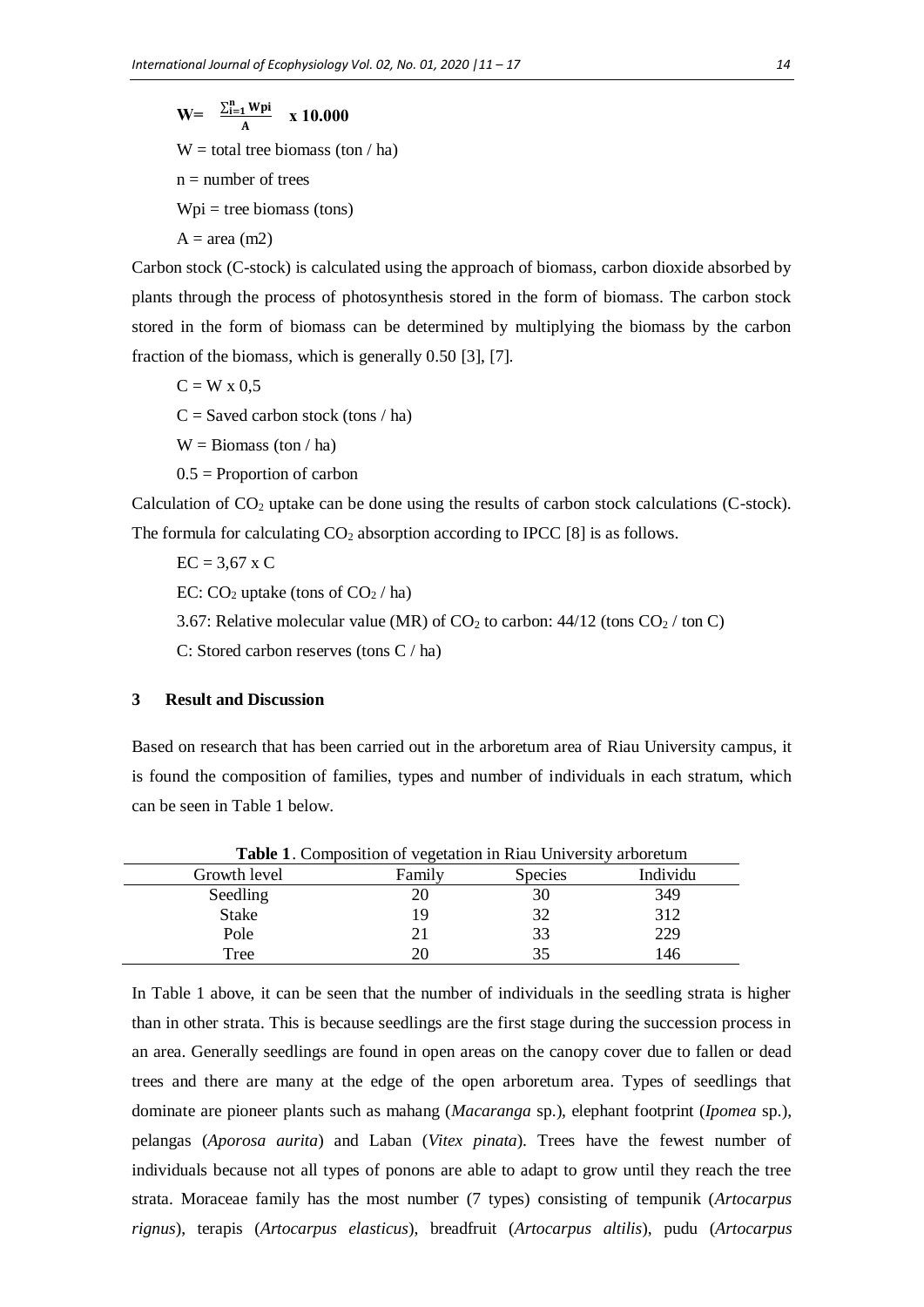*command*), semantung (*Ficus grossularioides*), tempinis (*Artocarpus elasticus*), breadfruit (*Artocarpus altilis*), pudu (Artocarpus command), semantung (*Ficus grossularioides*), tempinis (*Artocarpus elasticus*), breadfruit (*Artocarpus altilis*), pudu (*Artocarpus command*) (*Artocarpus integer*).

Diversity index shows the number of species among the total number of individuals who are in the location. The diversity of seedling, sapling, pole and tree levels in the arboretum area of Riau University in Table 2 as follows.

| Growth level | Diversity index (H') | criteria |
|--------------|----------------------|----------|
| Seedling     | 3.22                 | high     |
| <b>Stake</b> | 3.31                 | high     |
| Pole         | 3.42                 | high     |
| Tree         | 3.35                 | high     |

**Tabel 2.** Index of diversity of vegetation in the University of Riau arboretum

Based on Table 2, it can be seen that the diversity index of seedlings, saplings, poles and trees has a range that is not too much different, namely between 3.22-3.42 with a high category. According to Shannon Wienner [9], if the diversity index value is less than 1, it means that species diversity is low, if between 1-3 means moderate species diversity, if greater than 3 means high species diversity. Pole species diversity is higher than other strata, this condition will affect the level of diversity of stakes and seedlings, because the stratum strata that have a tight canopy so that species that cannot stand with low light intensity are unable to survive.

Carbon reserves are determined by calculation of tree biomass. Carbon stock represents 50% of the calculated tree biomass. Whereas CO<sub>2</sub> absorption is determined by calculations using carbon stock data. The results of the calculation of biomass, carbon stocks and  $CO<sub>2</sub>$  uptake in tree strata at each of the University of Riau arboretum locations can be seen in Table 3.

| al dol etum |                              |                |                |                |  |  |
|-------------|------------------------------|----------------|----------------|----------------|--|--|
| No          | Location                     | <b>Biomass</b> | Carbon reserve | Absorbed $CO2$ |  |  |
|             |                              | (ton/ha)       | (ton/ha)       | (ton/ha)       |  |  |
|             | <b>Northern</b><br>reservoir | 0.79           | 0.40           | 1.47           |  |  |
|             | <b>Fishery Faculty</b>       |                |                |                |  |  |
|             | Nortern part of kupu-kupu    | 0.67           | 0.33           | 1.21           |  |  |
|             | bridge                       |                |                |                |  |  |
| 3           | mini<br>Western<br>part      | 0.77           | 0.39           | 1.43           |  |  |
|             | stadium Riau University      |                |                |                |  |  |
|             | TOTAL                        | 2.23           | 1.12           | 4.11           |  |  |

**Table 3.** Total biomass, carbon stock and CO<sub>2</sub> uptake in tree strata at the Universitas Riau arboretum arboretum eta

In Table 3, overall the total biomass in the University of Riau Arboretum is 2.23 tons / ha, carbon stocks are 1.12 tons / ha and  $CO<sub>2</sub>$  absorption is 4.11 tons / ha. The overall area of the University of Riau Arboretum is  $\pm 10$  ha, so that the estimated total CO<sub>2</sub> absorption is 41.1 tons.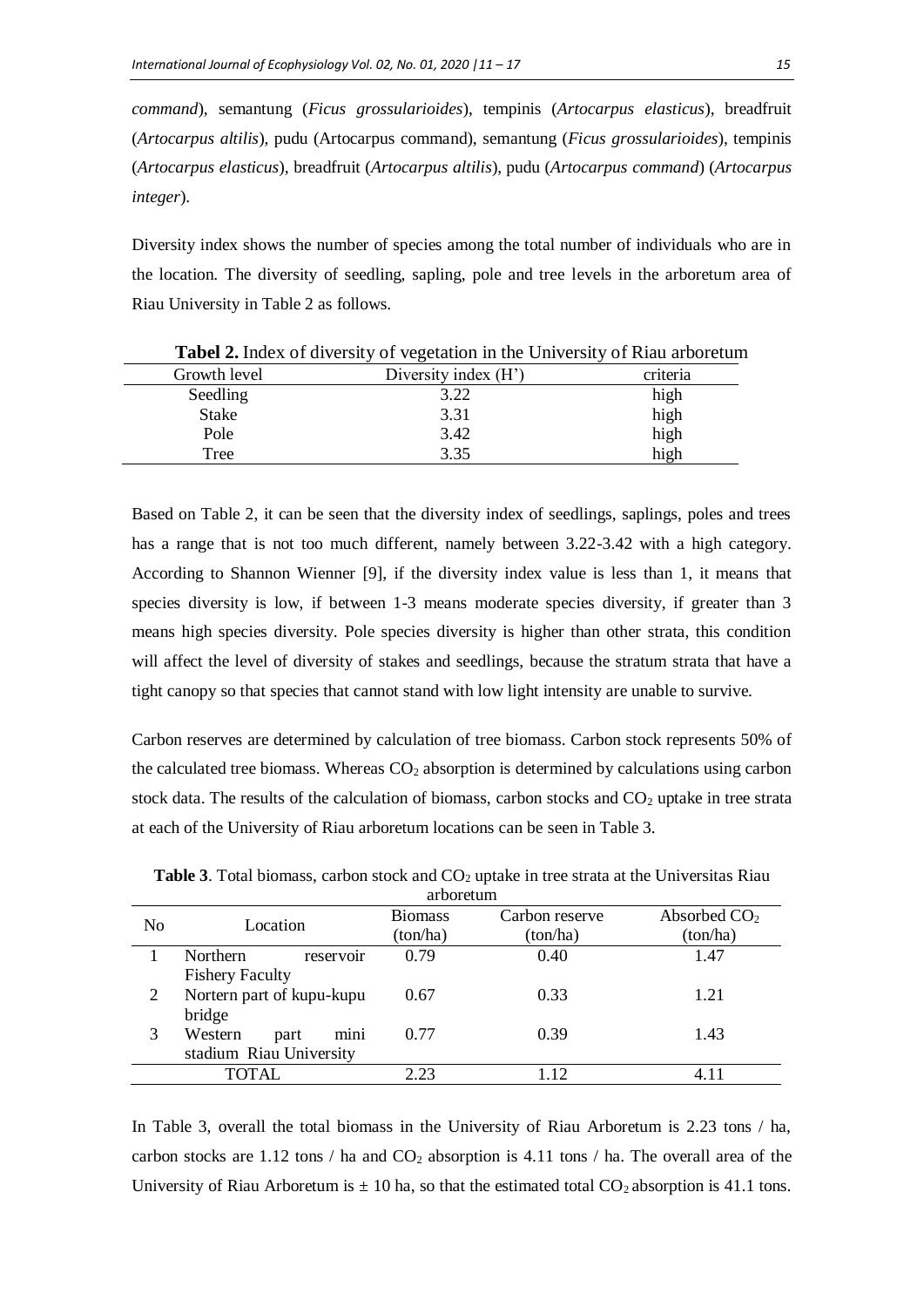The highest  $CO<sub>2</sub>$  uptake is in the northern part of the Faculty of Fisheries reservoir, which is 1.47 tons / ha.

The amount of  $CO<sub>2</sub>$  uptake found at that location is caused by the high carbon stock and the density of trees found at that location. At the western location of the mini stadium of the University of Riau, although the level of vegetation density is low compared to other locations, the trees found in that location have a relatively large diameter, so that carbon stocks and  $CO<sub>2</sub>$ uptake are in the second position of 0.39 tons / ha and 1.43 tons / ha. This shows that one of the causes of differences in the amount of carbon stock and CO<sup>2</sup> uptake at each study site is due to differences in plant density at each location. According to Rahayu [10], carbon stocks in a land use system are influenced by the type of vegetation. A land use system that consists of trees with species that have a high value of wood density, the biomass will be higher when compared to land that has species with low wood density values. Purwanto's research results [11] showed that the criteria for carbon stock or (stock) carbon in a forest ecosystem can be divided into 3, namely low carbon stock  $(\leq 35 \text{ tons} / \text{ha})$ , medium carbon stock  $(35-100 \text{ tons/ha})$ , and high carbon stock (>100 tons / ha). Carbon stock or carbon stock contained in the University of Riau Arboretum based on the results of the study has a value of 11.2 tons and is included in the low category.

Arboretum has great potential as a carbon sink and  $CO<sub>2</sub>$  absorber. Forest sustainability will be maintained naturally because it has high species diversity and is dominated by small diameter trees (<20 cm). These small diameter trees will make a major contribution to increasing carbon stocks and  $CO<sub>2</sub>$  absorption in the future. Increasing carbon stocks and sequestering  $CO<sub>2</sub>$  can be done through the addition of tree reserves in existing forests. Tree planting and maintenance activities are the easiest way to increase carbon and  $CO<sub>2</sub>$  reserves because trees are able to absorb carbon and store it as biomass in the trunk. A good management of the University of Riau Arboretum will have the potential to increase the ability of vegetation to absorb and store carbon that is useful to support the green campus program.